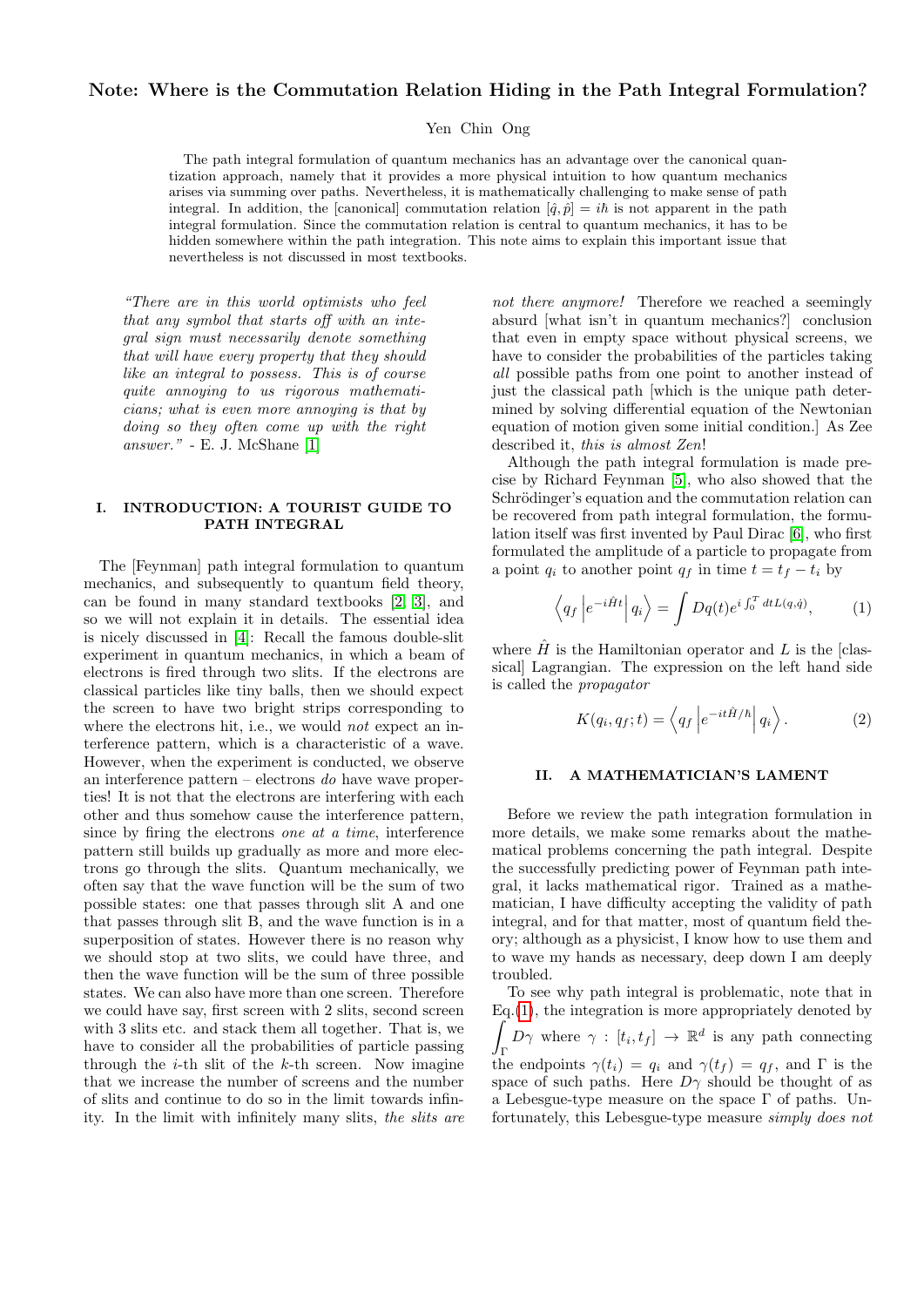exist. This follows from the well-known result in functional analysis that a [nontrivial] translational invariant Lebesgue-type measure cannot be defined on infinite dimensional Hilbert spaces. However, even before Feynman, there already exists similar ideas of path integration, albeit it is formulated to deal with Brownian motion instead of quantum mechanics. This is the Wiener integral, formulated by American mathematician Norbert Wiener who made major contributions to stochastic and noise processes as well as cybernetics [In fact, the onedimensional version of Brownian motion is known as the Wiener process, we will return to this later. Feynman however made no mention of Wiener's works in his paper.

The Wiener measure is not translationally invariant, and one wonders if the Feynman path integral can be understood in a similar way. It turns out that the answer is still no: in 1960, Cameron proved that it is not possible to construct "Feynman measure" as a Wiener measure with a complex variance, i.e., as the limit of finite dimensional approximations of the expression

$$
\frac{e^{\frac{i}{\hbar}\int_0^t \frac{m}{2}\dot{\gamma}(s)^2 ds} D\gamma}{\int e^{\frac{i}{\hbar}\int_0^t \frac{m}{2}\dot{\gamma}(s)^2 ds} D\gamma},\tag{3}
$$

because the resulting measure would have infinite total variation, even on bounded sets in path space. This is not the case for the usual Lebesgue measure on  $\mathbb{R}^d$ , which has finite total variation on bounded measurable subsets of  $\mathbb{R}^d$ . More discussions on the attempts to make mathematical sense of the path integral formulation can be found in the first chapter of [\[8\]](#page-4-6). One relatively simple way to make path integral more sensible is to do a "Wickrotation" by analytic continuation and consider instead a damping factor  $e^{-S}$  instead of oscillatory one  $e^{iS}$ , where  $S = \int_0^t dt L(q, \dot{q})$ . One then gets precisely a Wiener path integration, which does make sense. After calculation has been performed, one can then Wick-rotate back and read off the final answer. Unfortunately, there are subtleties involved in this approach and not all Feynman path integrals allow Wick-rotation.

It must be emphasized that Feynman himself was aware of the lack of rigor in his work, as evidenced from his paper [\[5\]](#page-4-4) in which he wrote that:

> [...] one feels like Cavalieri must have felt calculating the volume of a pyramid before the invention of the calculus.

I often feel that this remark is in a sense too modest. A more appropriate analogy would be that of calculus in its early days, more specifically when it was still plagued by infinitesimals – a very small quantity which is greater than zero yet less than any positive number, if you will. Sometimes we still think in this way, especially in physics (but this is because we already know that if we wish, we could always make it rigorous). The philosopher Berkeley was the first one to challenge the foundation of calculus. He remarked:

> They are neither finite quantities nor quantities infinitely small, nor yet nothing. May we not call them the ghosts of departed quantities?

It was due to criticism like this that finally led to rigorous formulation of calculus in terms of  $\epsilon$  and  $\delta$  now dreaded by beginning mathematics students [\[7\]](#page-4-7). Nevertheless, calculus has yielded many amazing results ever since it was invented by Newton and Leibniz, despite lacking rigorous foundation until Berkeley's objection. This is precisely the state we are currently in for the path integration formulation of quantum mechanics.

#### III. REVIEW OF PATH INTEGRAL FORMULATION

In view of the discussion on the mathematical difficulties in interpreting Feynman path integration, we will make Wick-rotation by setting  $\tau = it/\hbar$  and calculate instead the Euclidean propagator

$$
K(q_i, q_f; \tau) = \left\langle q_f \left| \left( e^{-\frac{\tau \hat{H}}{N}} \right)^N \right| q_i \right\rangle \tag{4}
$$

$$
= \left\langle q_f \left| e^{-\epsilon \hat{H}} \cdots e^{-\epsilon \hat{H}} \right| q_i \right\rangle; \quad \epsilon = \frac{\tau}{N} \qquad (5)
$$

We can now insert  $N-1$  copies of the completeness relation

$$
\int_{\mathbb{R}} dq_i |q_i\rangle \langle q_i| = 1
$$
\n(7)

into the propagator and obtain

$$
K(q_i, q_f; t) = \int_{\mathbb{R}} dq_{N-1} \cdots \int_{\mathbb{R}} dq_1 \left\langle q_f \left| e^{-\epsilon \hat{H}} \right| q_{N-1} \right\rangle \left\langle q_{N-1} \left| e^{-\epsilon \hat{H}} \right| q_{N-2} \right\rangle \cdots \left\langle q_1 \left| e^{-\epsilon \hat{H}} \right| q_i \right\rangle.
$$
 (8)

Now each factor

$$
\left\langle q_{i+1} \left| e^{-\epsilon \hat{H}} \right| q_i \right\rangle = \int_{\mathbb{R}} dp \left\langle q_{i+1} \left| e^{-\epsilon \hat{H}} \right| p \right\rangle \langle p | q_i \rangle \qquad (9)
$$

$$
= e^{-\epsilon V(q_i)} \int_{\mathbb{R}} dp \ e^{-\frac{\epsilon p^2}{2m}} \left[ \frac{e^{\frac{ip(q_{i+1}-q_i)}{\hbar}}}{2\pi\hbar} \right] \qquad (10)
$$

$$
= \frac{e^{-\epsilon V(q_i)}}{2\pi\hbar} \left[ \sqrt{\frac{2\pi m}{\epsilon}} e^{-\frac{(q_{i+1}-q_i)^2}{(2\epsilon/m)\hbar^2}} \right] \qquad (11)
$$

$$
= \frac{1}{2\pi\hbar} \sqrt{\frac{2\pi m}{\epsilon}} e^{-\frac{m}{2\epsilon\hbar^2} (q_{i+1}-q_i)^2} e^{-\epsilon V(q_i)}
$$

where

$$
N(\epsilon) \equiv \frac{1}{\hbar} \sqrt{\frac{m}{2\pi\epsilon}},\tag{14}
$$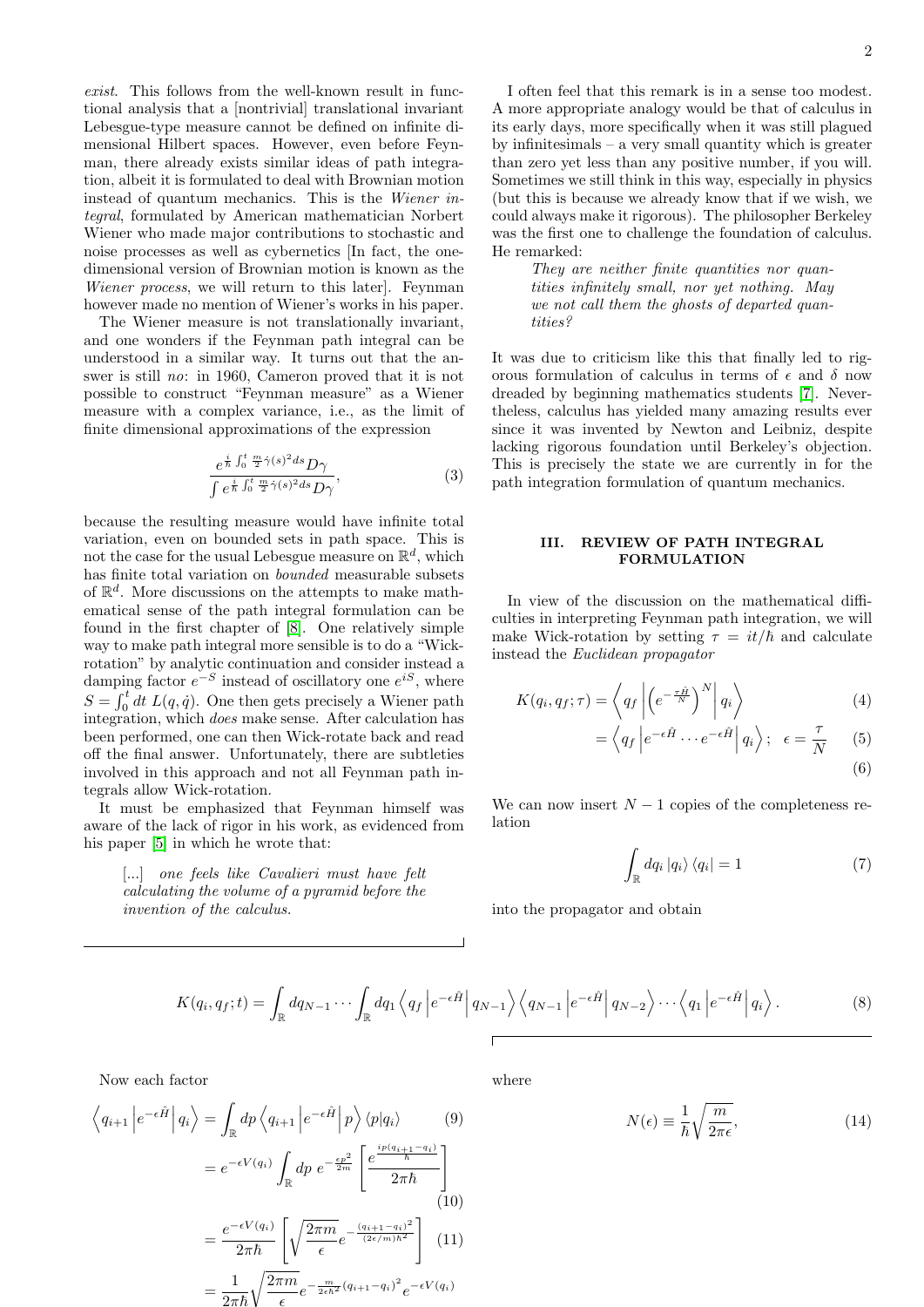3

and

$$
\mathcal{L} = -\frac{m}{2\hbar^2} \left( \frac{q_{i+1} - q_i}{\epsilon} \right)^2 - \frac{1}{2} \left[ V(x_{i+1}) + V(x_i) \right], \quad (15)
$$

where we have used the *mid-point prescription* to the potential term discretization. In the second equality above we have used the fact that

$$
\langle x|p\rangle = \frac{1}{\sqrt{2\pi\hbar}}e^{\frac{ipx}{\hbar}},\tag{16}
$$

while in the third line we have evaluated the Gaussiantype integral via the standard formula

$$
\int_{\mathbb{R}} (e^{-\frac{1}{2}ax^2 + iJx}) \, dx = \sqrt{\frac{2\pi}{a}} e^{-\frac{J^2}{2a}}. \tag{17}
$$

Hence, with  $q_0 = q_i$  and  $q_N = q_f$ , we have

$$
K(q_i, q_f, \tau) = \int_{\mathbb{R}} \prod_{n=1}^{N-1} dq_n \prod_{n=0}^{N-1} \left\langle q_{n+1} \left| e^{-\epsilon \hat{H}} \right| q_n \right\rangle \tag{18}
$$

$$
= \int_{\mathbb{R}} \prod_{n=1}^{N-1} dq_n \prod_{n=0}^{N-1} N(\epsilon) e^{\epsilon \mathcal{L}(q_{n+1}, q_n)}
$$
(19)

$$
= \int_{\mathbb{R}} \prod_{n=1}^{N-1} dq_n \left(\frac{m}{2\pi \epsilon \hbar^2}\right)^{\frac{N}{2}} e^{\epsilon \sum_{n=0}^{N-1} \mathcal{L}(x_{n+1}, x_n)}.
$$
\n(20)

Thus,

$$
K(q_i, q_f; \tau) \equiv \int Dqe^{-S} \tag{21}
$$

where

$$
\int Dq \equiv \int_{\mathbb{R}} \prod_{n=1}^{N-1} dq_n \left(\frac{m}{2\pi \epsilon \hbar^2}\right)^{\frac{N}{2}},\qquad (22)
$$

and

$$
S = \epsilon \sum_{n=0}^{N-1} \frac{m}{2\hbar^2} \left( \frac{q_{n+1} - q_n}{\epsilon} \right)^2 - \epsilon \sum_{n=0}^{N-1} V(q_n).
$$
 (23)

Taking formal limit  $\epsilon \to 0$ ,

$$
S \to \int_0^\tau \frac{m}{2\hbar^2} \left(\frac{dq}{d\tau}\right)^2 + V(q). \tag{24}
$$

Upon Wick-rotate back to Minkowski time we finally obtain

$$
K = \int Dq \, e^{iS/\hbar}; \, S = \int_0^t \left[ \frac{m}{2} \left( \frac{dq}{dt} \right)^2 - V(q) \right] dt \tag{25}
$$

## IV. WHERE IS THE COMMUTATION RELATION HIDING?

We now begin to track down the commutation relation. This section is based on the useful Appendix A of [\[9\]](#page-5-0) as well as on the original paper of Feynman [\[5\]](#page-4-4). For simplicity we first set  $\hbar = 1$ .

Without loss of generality we can take  $t_i = 0$  and  $t_f =$ T. Then in the equation

$$
\langle q_f, T | q_i, 0 \rangle = \int dq \langle q_f, T | q, t \rangle \langle q, t | q_i, 0 \rangle. \tag{26}
$$

One may write each of the amplitudes as a path integral and thus finds

$$
\int [dq]_{q_i,0}^{q_f,T} e^{i \int_0^T dt} = \int dq \int [dq]_{q_i,t}^{q_f,T} e^{i \int_t^T dt} \, L \int [dq]_{q_i,0}^{q_f,t} e^{i \int_0^t dt} \, L, \quad T \ge t \ge 0. \tag{27}
$$

That is, the path integral on  $[0, T]$  breaks up into separate path integrals on  $[0, t]$  and  $[t, T]$  and an ordinary integral over  $q(t)$ .

have

$$
\int [dq]_{q_i,0}^{q_f,T} e^{iS} q(t) = \int dq \langle q_f, T | q, t \rangle q \langle q, t | q_i, 0 \rangle \tag{28}
$$

$$
= \int dq \langle q_f, T | \hat{q}(t) | q, t \rangle \langle q, t | q_i, 0 \rangle \tag{29}
$$

$$
= \langle q_f, T | \hat{q}(t) | q_i, 0 \rangle. \tag{30}
$$

Therefore we see that:  $q(t)$  in the functional integral translates into  $\hat{q}(t)$  in the matrix element. Similarly we can show that for a product of two insertions  $q(t)q(t')$  which, being variables of integration, is equal

Consider now a path integral with the additional insertion of a factor of  $q(t)$ , where  $0 < t < T$ . Then we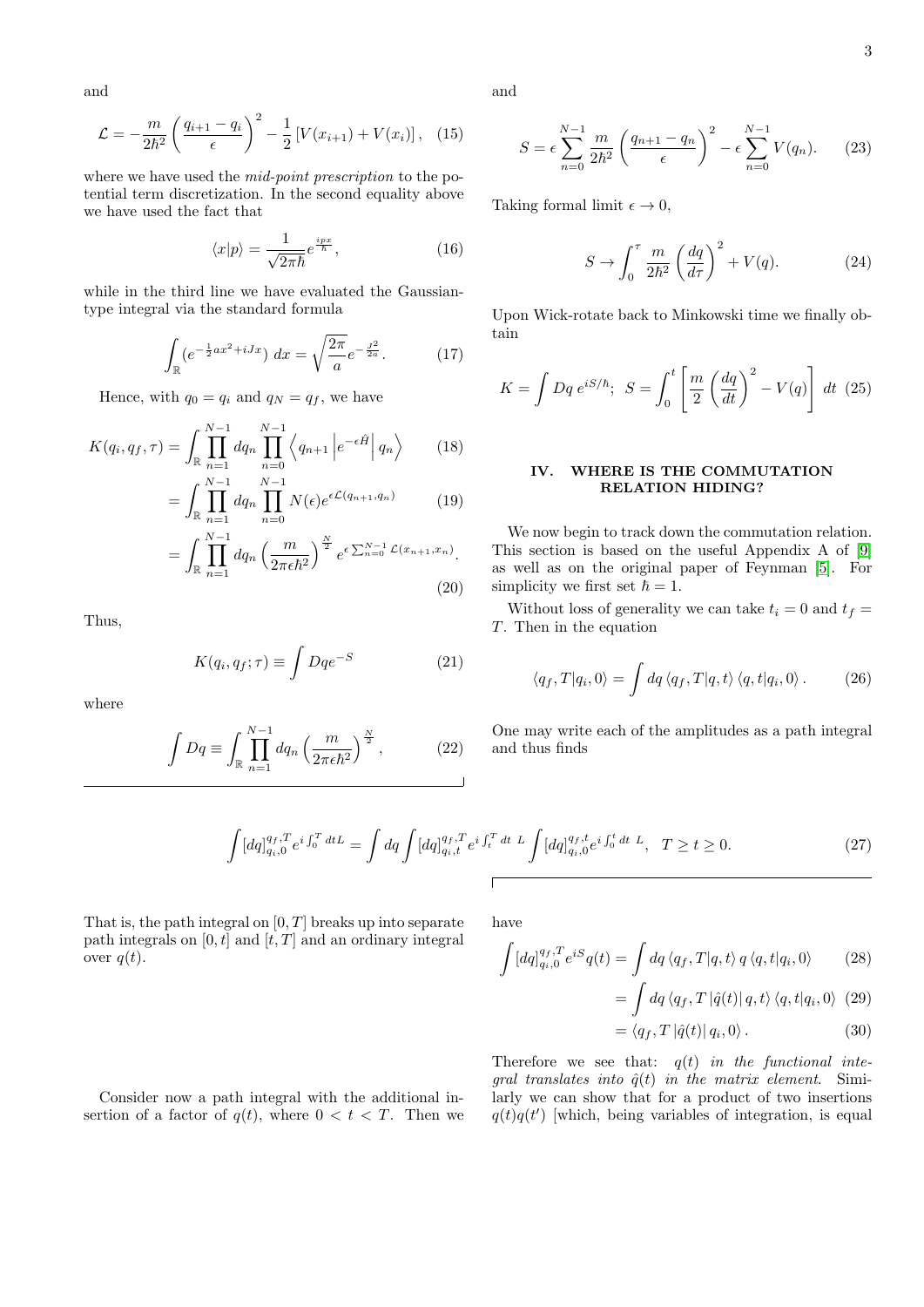to  $q(t')q(t)$ , where  $t, t' \in [0, T]$ , we have

$$
\int [dq]_{q_i,0}^{q_f,T} e^{iS} q(t)q(t') = \langle q_f, T | T[\hat{q}(t)\hat{q}(t')] | q_i, 0 \rangle, (31)
$$

where  $T[\cdot, \cdot]$  denotes the time-ordered product

$$
T[\hat{A}(t)\hat{B}(t')] = \theta(t - t')\hat{A}(t)\hat{B}(t') + \theta(t' - t)\hat{B}(t)\hat{A}(t),
$$
\n(32)

where  $\theta$  denotes the Heaviside Step Function. That is, The order of terms in a matrix operator product corresponds to an order in time of the corresponding factors in the path integral.

Indeed, due to the way the path integral is constructed out of successive infinitesimal time slices, two or more insertions in the path integral will always correspond to the time-ordered product of operators in the matrix element. Now, the equation of motion is obtained via taking the functional derivative

$$
\frac{\delta S}{\delta q(t)} = 0.\t(33)
$$

Indeed, we have, via integration by part,

$$
\int [dq]_{q_i,0}^{q_f,T} e^{iS} \frac{\delta S}{\delta q(t)} F = -i \int [dq]_{q_i,0}^{q_f,T} \left[ \frac{\delta}{\delta q(t)} e^{iS} \right] F \quad (34)
$$

$$
= i \int [dq]_{q_i,0}^{q_f,T} e^{iS} \frac{\delta F}{\delta q(t)}.
$$
(35)

Thus, for initial state  $\psi_t$  and final state  $\psi_f$ , we have, upon restoring  $\hbar$ ,

$$
\left\langle \psi_f \left| \frac{\delta F}{\delta q_k} \right| \psi_t \right\rangle = -\frac{i}{\hbar} \left\langle \psi_f \left| F \frac{\delta S}{\delta q_k} \right| \psi_i \right\rangle. \tag{36}
$$

Therefore, we see that two different functionals may give the same result for the transition element between any two states. We say that they are equivalent and symbolize the relation by

$$
-\frac{\hbar}{i}\frac{\delta F}{\delta q_k} \xleftrightarrow{S} F \frac{\delta S}{\delta q^k}.
$$
 (37)

Here the symbol  $\xleftarrow{S}$  emphasizes the fact that functionals equivalent under one action may not be equivalent under another. Now, discretizing, we have  $S = \sum S(q_{i+1}, q_i)$  so that

$$
-\frac{\hbar}{i}\frac{\delta F}{\delta q^k} \stackrel{S}{\longleftrightarrow} F\left[\frac{\delta S(q_{k+1}, q_k)}{\delta q^k} + \frac{\delta S(q_k, q_{k-1})}{\delta q^k}\right]. \quad (38)
$$

This equation is correct to zero and first order in  $\epsilon$ . In this equation hides the Newtonian equations of motion, as well as the commutation relation.

We recall from the previous section that in the onedimensional quantum mechanical problem,

$$
S(q_{k+1}, q_k) = \frac{m\epsilon}{2} \left[ \frac{q_{k+1} - q_k}{\epsilon} \right]^2 - \epsilon V(q_{k+1}), \quad (39)
$$

so we obtain

$$
\frac{\delta S(q_{k+1}, q_k)}{\delta q_k} = -\frac{m(q_{k+1} - q_k)}{\epsilon},\tag{40}
$$

and

$$
\frac{\delta S(q_k, q_{k-1})}{\delta q_k} = \frac{m(q_k - q_{k-1})}{\epsilon} - \epsilon V'(q_k) \tag{41}
$$

where  $V'$  is the derivative of the potential, i.e. [minus of] force. Therefore,

$$
-\frac{\hbar}{i}\frac{\delta F}{\delta q^k} \stackrel{S}{\longleftrightarrow} F\left[-m\left(\frac{q_{k+1}-q_k}{\epsilon} - \frac{q_k-q_{k-1}}{\epsilon}\right) - \epsilon V'(q_k)\right] \tag{42}
$$

If F does not depend on  $q_k$ , this gives Newton's equations of motion. Since the LHS is now zero, we get, upon dividing both sides by  $\epsilon$ ,

$$
0 \leftrightarrow \frac{\pi}{\epsilon} \left( \frac{q_{k+1} - q_k}{\epsilon} - \frac{q_k - q_{k-1}}{\epsilon} \right) - V'(q_k), \quad (43)
$$

i.e.

$$
V'(q_k) \leftrightarrow -\frac{m}{\epsilon} \left[ \frac{q_{k+1} - q_k}{\epsilon} - \frac{q_k - q_{k-1}}{\epsilon} \right]. \tag{44}
$$

In other words, the transition element of mass times acceleration between any two states is indeed equal to the transition element of force  $-V'(q_k)$  between the same states.

Now, if F does depend upon  $q_k$ , say  $F = q_k$ , then we get

$$
-\frac{\hbar}{i} \xleftarrow{S} q_k \left[ -m \left( \frac{q_{k+1} - q_k}{\epsilon} - \frac{q_k - q_{k-1}}{\epsilon} \right) - \epsilon V'(q_k) \right].
$$
\n(45)

Neglecting terms of order  $\epsilon$ , one has

$$
m\left(\frac{q_{k+1}-q_k}{\epsilon}\right)q_k - m\left(\frac{q_k-q_{k-1}}{\epsilon}\right)q_k \stackrel{S}{\longleftrightarrow}\frac{\hbar}{i}.\tag{46}
$$

Taking extra care of the time ordering when going back to operator formulation, this is precisely the commutation relation

$$
\hat{p}\hat{q} - \hat{q}\hat{p} = \frac{\hbar}{i}.\tag{47}
$$

#### V. A WIENER PROCESS APPROACH TOWARDS NON-COMMUTATIVITY

We now briefly explain another method to extract the commutation relation out of the path integral, which is largely based on [\[10\]](#page-5-1). Instead of the Feynman's path integral, let us considered its Wick-rotated version, interpreted as a Wiener integral. Consider the Wiener process, which is just a one-dimensional random walk, with the [Euclidean] action

$$
S = -\int \left(\frac{dq}{dt}\right)^2 dt.
$$
 (48)

.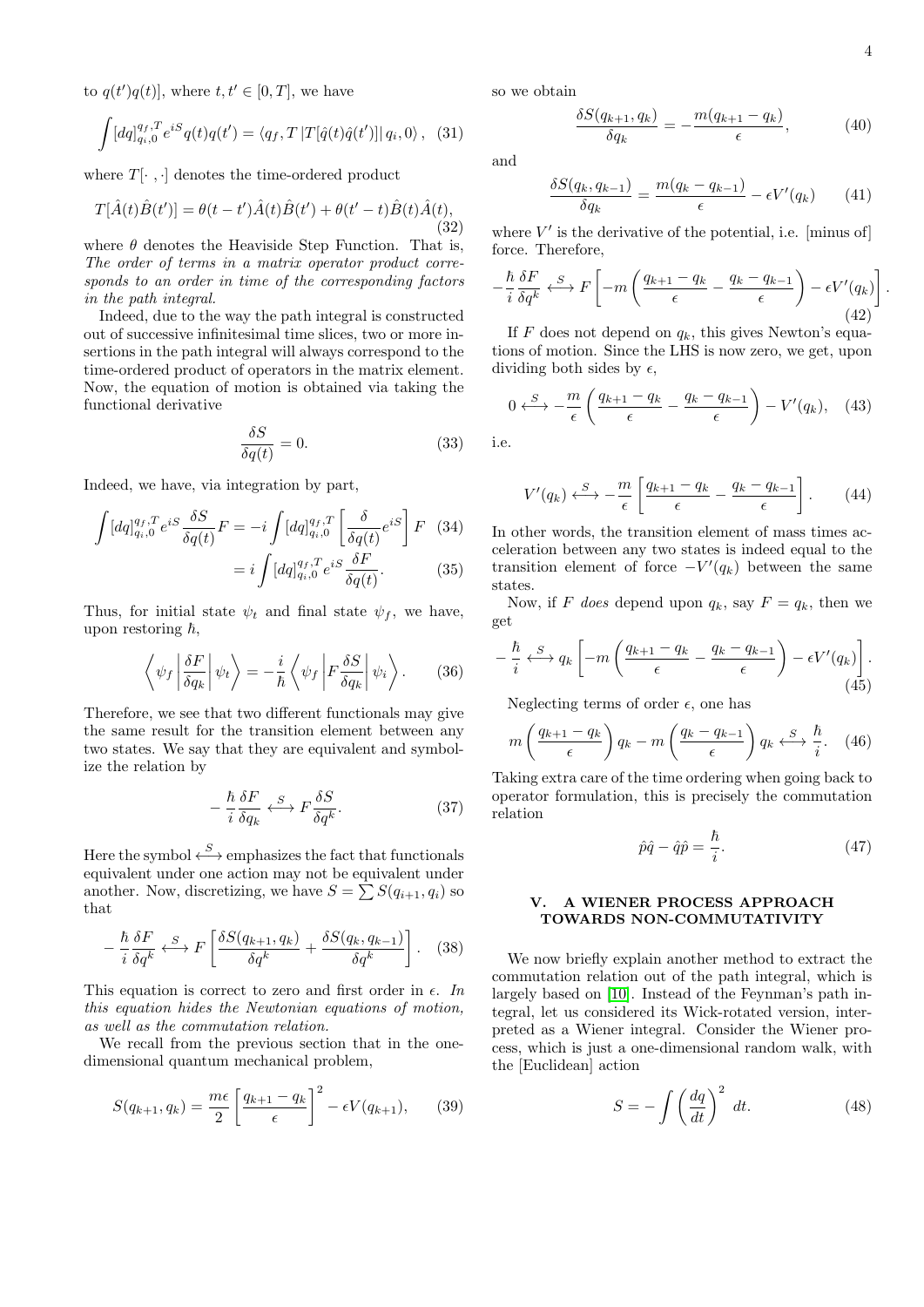The path  $q(t)$  is fluctuating, with derivative defined as the limit of discrete difference:

$$
\frac{\Delta q}{\Delta t} = \frac{q(t+\epsilon) - q(t)}{\epsilon}.
$$
\n(49)

The product  $q\dot{q}$  is actually ambiguous: it depends on the discretization, so that it can be interpreted as either

$$
q(t)\frac{q(t+\epsilon) - q(t)}{\epsilon},\tag{50}
$$

or as

$$
q(t+\epsilon)\frac{q(t+\epsilon)-q(t)}{\epsilon}.\tag{51}
$$

The first corresponds to  $\hat{q}(t)\hat{p}(t)$  while the second one represents  $\hat{p}(t)\hat{q}(t)$  since the operator order is the time ordering as we have previously discussed. From the perspective of Stochastic calculus, the velocity is a forward difference in the Itô sense, and therefore is always slightly ahead in time.

The difference of the two yields

<span id="page-4-8"></span>
$$
\frac{(q(t+\epsilon)-q(t))^2}{\epsilon}.\tag{52}
$$

In ordinary calculus, the difference will go to zero in the limit  $\epsilon \to 0$ . However, this is not the case for Stochastic calculus. In particular, the distance a random walk tic calculus. In particular, the moves is proportional to  $\sqrt{t}$ .

[Remark: One way to see this is as follows: The random variable  $dq$  in a sense, represents an accumulation of random influences over the interval  $dt$ . By the Central Limit Theorem, dq has a normal distribution. The variance of a random variable (which is the accumulation of independent effects over an interval of time) is proportional to the length of the interval, i.e. dt. The standard deviation of  $dq$  is thus proportional to the square root of dt].

Consequently,

<span id="page-4-11"></span>
$$
q(t+\epsilon) - q(t) \sim \sqrt{\epsilon}.\tag{53}
$$

This in turn implies that, we have from Eq.[\(52\)](#page-4-8),

$$
\frac{(q(t+\epsilon)-q(t))^2}{\epsilon} \sim \frac{\sqrt{\epsilon}^2}{\epsilon} = 1, \tag{54}
$$

- <span id="page-4-0"></span>[1] E. J. McShane, Integrals Devised for Special Purposes, Bull. Amer. Math. Soc. Volume 69, Number 5 (1963), 597-627.
- <span id="page-4-1"></span>[2] R. Shankar, Principles of Quantum Mechanics, 2nd Edition, Springer, 1994.
- <span id="page-4-2"></span>[3] A. Das, Field Theory: A Path Integral Approach, 2nd Edition, World Scientific, 2006.
- <span id="page-4-3"></span>[4] A. Zee, Quantum Field Theory in a Nutshell, 2nd Edition, Princeton University Press, 2010.

instead of zero. We thus obtained

<span id="page-4-9"></span>
$$
[\hat{q}, \hat{p}] = 1,\tag{55}
$$

the Euclidean version of the commutation relation. This is actually in essence, the consequence of the celebrated Itô's Lemma. (Remark: Since Itô's Lemma can be used to derive the famous Black-Scholes equation in mathematical finance, it is not a surprise that Black-Scholes equation is "just" a Wick-rotated version of the Schrödinger equation!)

Upon Wick-rotating back to Lorentzian signature, we obtain  $(\hbar = 1)$ 

<span id="page-4-10"></span>
$$
[\hat{q}, \hat{p}] = i \tag{56}
$$

in quantum mechanics.

We remark that the equalities obtained in Eq.[\(55\)](#page-4-9) and Eq.  $(56)$  are actually only *weak equality*: they are valid only in the sense the of sense of distributions. For a Brownian motion, the result is actually saying that the position is correlated with the [infinite] value of the velocity [since the paths are actually continuous but nondifferentiable, which is clear from Eq.[\(53\)](#page-4-11), since the ratio that defines the derivative will diverge in the limit  $\epsilon \to 0$ , so that the future position is actually finitely correlated with the average velocity given the past position. The past value is of course completely uncorrelated with the current [forward] velocity.

#### VI. CONCLUSION

We conclude by merely emphasizing that discretization is crucial in the path integral formulation, for it is via careful analysis on the discretization that one can recover the commutation relation  $[\hat{q}, \hat{p}] = i\hbar$  of quantum mechanics.

- <span id="page-4-4"></span>[5] R. P. Feynman, The Space-Time Formulation of Nonrelativistic Quantum Mechanics, Rev. Mod. Phys. 20 (2): 367-387.
- <span id="page-4-5"></span>[6] P. A. M. Dirac, The Lagrangian in Quantum Mechanics, Physikalische Zeitschrift der Sowjetunion 3, 64-72 (1993).
- <span id="page-4-7"></span>[7] J. V. Grabiber, Who Gave You the Epsilon? Cauchy and the Origins of Rigorous Calculus, the American Mathematical Monthly, March 1983, Vol.90, No.3, 185-194.
- <span id="page-4-6"></span>[8] S. Mazzucchi, Mathematical Feynman Path Integrals And